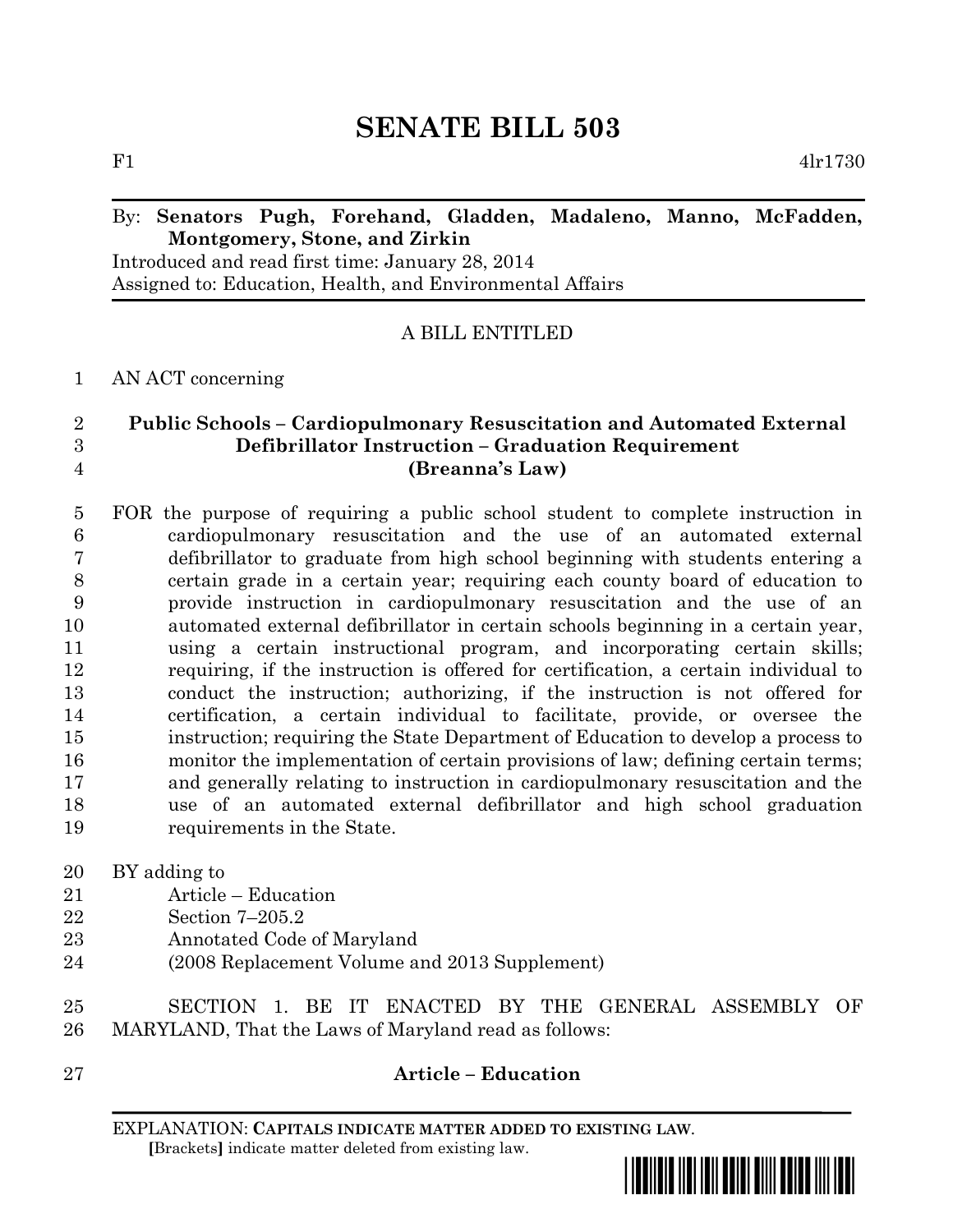**7–205.2.**

 **(A) (1) IN THIS SECTION THE FOLLOWING WORDS HAVE THE MEANINGS INDICATED.**

 **(2) "AUTOMATED EXTERNAL DEFIBRILLATOR" HAS THE MEANING STATED IN § 13–517 OF THIS ARTICLE.**

 **(3) "PSYCHOMOTOR SKILLS" MEANS THE USE OF HANDS–ON PRACTICING TO SUPPORT COGNITIVE LEARNING.**

 **(B) BEGINNING WITH STUDENTS ENTERING GRADE 9 IN THE 2015–2016 SCHOOL YEAR, TO GRADUATE FROM A PUBLIC HIGH SCHOOL, A STUDENT SHALL COMPLETE INSTRUCTION IN CARDIOPULMONARY RESUSCITATION AND THE USE OF AN AUTOMATED EXTERNAL DEFIBRILLATOR.**

 **(C) BEGINNING IN THE 2015–2016 SCHOOL YEAR, EACH COUNTY BOARD SHALL PROVIDE INSTRUCTION IN CARDIOPULMONARY RESUSCITATION AND THE USE OF AN AUTOMATED EXTERNAL DEFIBRILLATOR IN EVERY PUBLIC SCHOOL THAT ENROLLS STUDENTS IN ANY OF THE GRADES 7 THROUGH 12 IN THE COUNTY.**

 **(D) THE INSTRUCTION REQUIRED UNDER SUBSECTIONS (B) AND (C) OF THIS SECTION SHALL:**

**(1) USE AN INSTRUCTIONAL PROGRAM THAT IS:**

 **(I) DEVELOPED BY THE AMERICAN HEART ASSOCIATION OR THE AMERICAN RED CROSS; OR** 

 **(II) APPROVED BY THE DEPARTMENT AND THE COUNTY BOARD AND IS NATIONALLY RECOGNIZED AND BASED ON THE MOST CURRENT NATIONAL EVIDENCE–BASED EMERGENCY CARDIOVASCULAR CARE GUIDELINES FOR CARDIOPULMONARY RESUSCITATION AND THE USE OF AN AUTOMATED EXTERNAL DEFIBRILLATOR; AND**

 **(2) INCORPORATE THE PSYCHOMOTOR SKILLS NECESSARY TO PERFORM CARDIOPULMONARY RESUSCITATION AND TO USE AN AUTOMATED EXTERNAL DEFIBRILLATOR.**

 **(E) (1) IF THE INSTRUCTION REQUIRED UNDER SUBSECTIONS (B) AND (C) OF THIS SECTION IS OFFERED FOR CERTIFICATION, THE COURSE MUST BE CONDUCTED BY AN INDIVIDUAL WHO IS CERTIFIED BY THE AMERICAN**